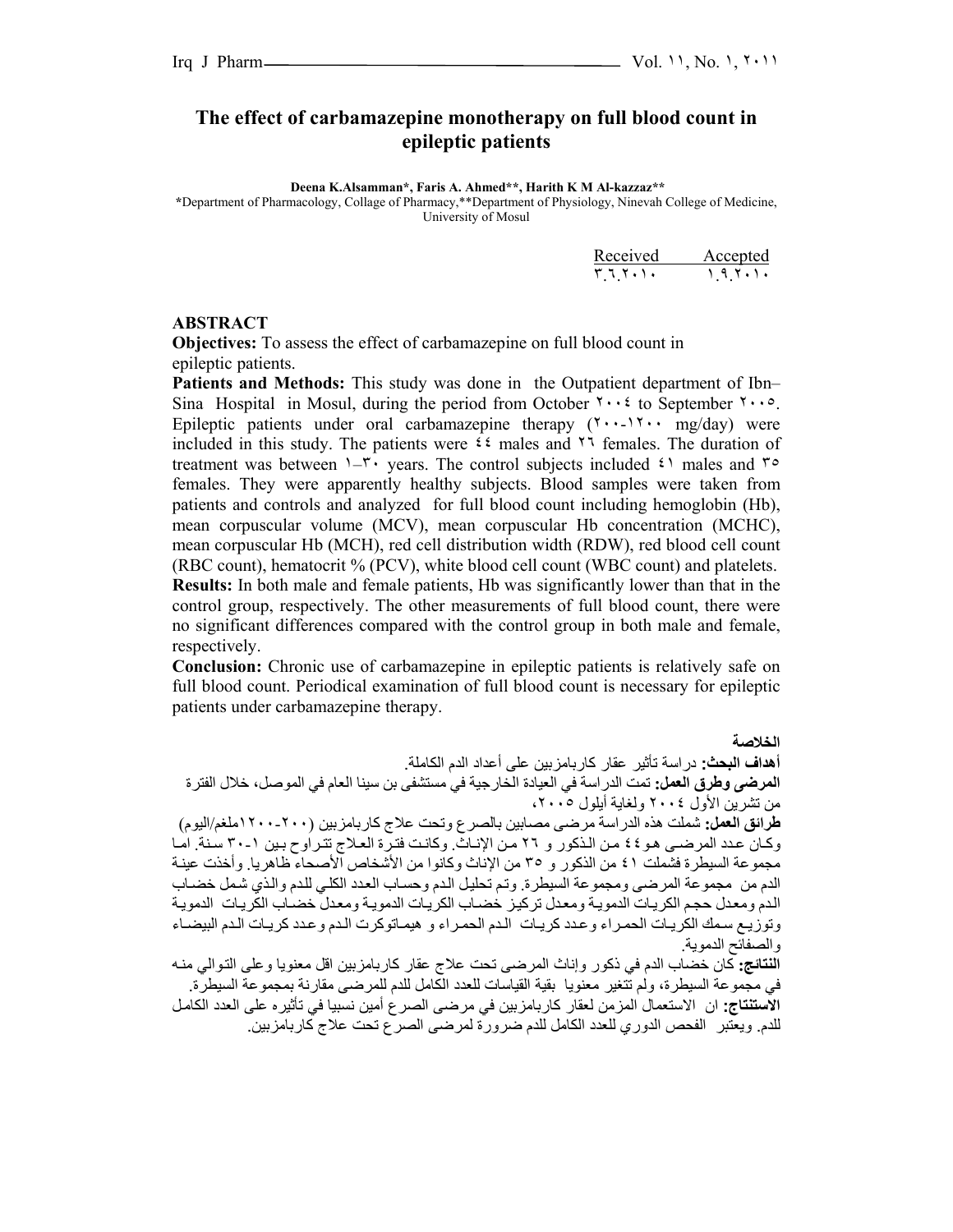The wide spread and chronic use of The wide spread and chronic use of<br>
carbamazepine in multiple neurological disorders makes a drug whose most frequent side effects are well known and controlled.' Most of the side effects associated with carbamazepine are mild, transient and reversible with an adjustment of dosage.<sup>Y, T</sup> However, serious blood disorder as thrombocytopenia<sup>2,8</sup> and aplastic anemia<sup> $7,9,4$ </sup> are rare in patients with carbamazepine therapy.

 In Iraq, carbamazepine therapy is not pharmacologically monitored. Therefore, this study was conducted to evaluate the effect of chronic use of carbamazepine on full blood count in epileptic patients.

## **Patients and methods**

The study was carried out in the Neurology Outpatient Department in Ibn-Sina Hospital under supervision of neurologist, during the period from October ٢٠٠٤ to September ٢٠٠٥.

 Seventy six epileptic patients were included in this study. The patients were received carbamazepine monotherapy for at least one year. Those patients comprised  $\circ$  males, their ages ranged between  $17-24$  years (mean $\pm$ SD:  $\sqrt{1} \cdot 9 \pm 9$ . 2 years) and  $\sqrt{1}$ females, their ages ranged between  $17-6$  years  $(71.7\frac{v}{\pm 9.1})$  years). The duration of treatment was between ١–  $\mathbf{r}$  years ( $\mathbf{A}$ ,  $\mathbf{A}$ ,  $\mathbf{r}$  +  $\mathbf{A}$ ,  $\mathbf{A}$ ) years), with daily dose between ٢٠٠–١٢٠٠ mg. Any other diseases or medications were excluded.

 The control group comprised ٧٦ apparently healthy subjects, none of them were taken any medications. They were  $\mathfrak{t}$  males their ages ranged between  $17-0$  years  $(71.4 \pm 9.7)$  and ٣٥ females their ages ranged between  $1 \vee \circ \cdot \text{ years}$  ( $1 \circ \circ \pm 1 \circ \text{ years}$ ).

Blood samples ( $\text{m}$ ) were taken from both groups and transferred to EDTA tubes. The haematological parameters were measured by haematology auto analyzer (Bergmann Coulter Counter, Germany) at Ibn– Sina haematology laboratory.

 Data are presented as mean±SD. Unpaired t-test was used to compare between patients and control parameters.

# **Results**

RBCs indices including, mean corpuscular volume (MCV), mean corpuscular Hb (MCH), mean corpuscular Hb concentration (MCHV), red cell distribution width (RDW), red blood cell count (RBC count), hematocrit % (PCV), in addition to white blood cell count (WBC) were not significantly different in carbamazepine patients as compared to control group for both males and females. Only Hb decreased significantly in males and females patients compared with the control group, respectively (Table ١). Platelet count showed a decline but not significant in both male and female patients compared with controls

## **Discussion**

In this study, there is no significant decline in RBC indices (except for Hb level) in both males and females patients compared with the control group. This result is in agreement with previous studies.<sup>9,11</sup> Hb level decreased significantly for both male and females in patients group as compared to the control group, this result is in agreement with other result.<sup>11</sup> Tagawa<sup>1</sup> observed that low Hb levels of the patients had been raised to the normal levels within ١weeks after discontinuation of carbamazepine therapy. Shah et al.**<sup>١٣</sup>** observed that low Hb level might be result of decreased total serum iron concentration by the effect of carbamazepine as enzyme inducer that led to depletion of iron stores.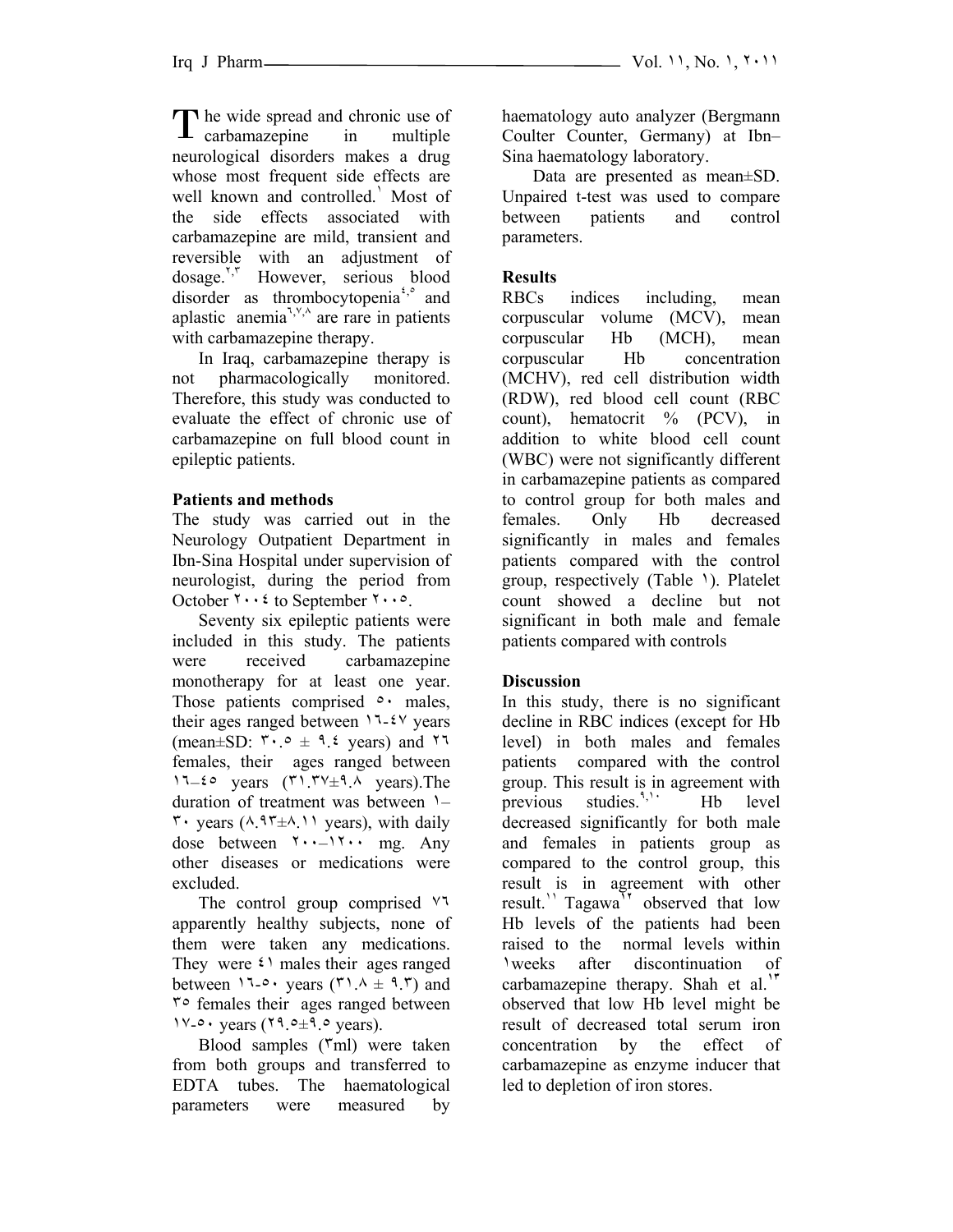| Hematological                            | Males                                                              |                                              | Females                                                            |                                                                                      |
|------------------------------------------|--------------------------------------------------------------------|----------------------------------------------|--------------------------------------------------------------------|--------------------------------------------------------------------------------------|
| parameters                               | Controls                                                           | Patients                                     | controls                                                           | Patients                                                                             |
|                                          | $n = \xi$                                                          | $n = 0$ .                                    | $n = r \circ$                                                      | $n = \tau$                                                                           |
| Mean corpuscular                         | $\Lambda$ 970 $\pm$ 00                                             | $9.4+1.4$                                    |                                                                    | $\lambda\lambda$ $1\pm1$ $1$ $2$                                                     |
| volume (MCV)                             |                                                                    |                                              |                                                                    |                                                                                      |
| $(1 \cdot \cdot \cdot \cdot L)$          |                                                                    |                                              |                                                                    |                                                                                      |
| Mean corpuscular                         | $\mathbf{Y} \wedge \mathbf{Y}$ $\mathbf{Y} \rightarrow \mathbf{Y}$ | $Y$ 9 $YY+Y$                                 | $\mathbf{Y} \wedge \cdot \wedge \pm \mathbf{Y}$ $\mathbf{Z} \circ$ | $\overline{YV}$ $Y$ $\pm i$ $\overline{Y}$ $\circ$                                   |
| Hb (MCH)                                 |                                                                    |                                              |                                                                    |                                                                                      |
| (pg)                                     |                                                                    |                                              |                                                                    |                                                                                      |
| Mean corpuscular Hb                      | $T19$ $A170$                                                       | $rrT$ $T+1$ $\wedge$ $t$                     | $T117 + T177$                                                      | $\mathbf{Y} \cdot \circ \mathbf{Y} \pm \mathbf{1} \cdot \mathbf{X} \cdot \mathbf{Y}$ |
| concentration                            |                                                                    |                                              |                                                                    |                                                                                      |
| (MCHC)                                   |                                                                    |                                              |                                                                    |                                                                                      |
| (g/L)                                    |                                                                    |                                              |                                                                    |                                                                                      |
| Red cell distribution                    | $9.9 \pm 1.01$                                                     | $\Lambda V \circ \pm 1 \overline{\Lambda T}$ | $9.19 \pm 1.7$                                                     | $9.15 \pm 7.04$                                                                      |
| width (RDW)                              |                                                                    |                                              |                                                                    |                                                                                      |
| $(1 \cdot \cdot \cdot^{\circ} L)$        |                                                                    |                                              |                                                                    |                                                                                      |
| Hemoglobin Hb                            | 15.11                                                              | $171 V \pm 17*$                              | $1127 + 19.1$                                                      | $11V \pm 17V$ *                                                                      |
| (g/L)                                    |                                                                    |                                              |                                                                    |                                                                                      |
|                                          |                                                                    |                                              |                                                                    |                                                                                      |
| RBCs count                               | $2\Lambda$ 1+ $\Lambda$                                            | $207 + 21$                                   | 5.7.1                                                              | $5.77 + .70$                                                                         |
| $\cdot$ <sup><math>\cdot</math></sup> /L |                                                                    |                                              |                                                                    |                                                                                      |
|                                          | $57.57 \pm 7.50$                                                   | $51.7 + 7 + 7.72$                            | $59.79 + 7.1$                                                      | $\mathsf{r}_{\Lambda}$ $\mathsf{1}_{\pm}$ $\mathsf{r}_{\Lambda}$                     |
| Hematocrit                               |                                                                    |                                              |                                                                    |                                                                                      |
| (%)                                      |                                                                    |                                              |                                                                    |                                                                                      |
| <b>WBCs</b> count                        | $V1+V$                                                             | Y T 1 E                                      | $V Y \xi \pm 1 0 \xi$                                              | $V_0V_{\pm}Y_1A$                                                                     |
| $(\lambda \cdot \sqrt[r]{mL})$           |                                                                    |                                              |                                                                    |                                                                                      |
|                                          |                                                                    |                                              |                                                                    |                                                                                      |
| Platelet count                           | $\mathbf{Y} \wedge \cdot \pm \circ \cdot \cdot \vee$               | $Y \circ o \pm V \cdot V$                    | $709 \pm 720$                                                      | $Y1\xi + \Lambda \xi$ V                                                              |
| $(1 \cdot \sqrt[4]{L})$                  |                                                                    |                                              |                                                                    |                                                                                      |
|                                          |                                                                    |                                              |                                                                    |                                                                                      |

Table 1. Complete blood picture of epileptic patients treated with carbamazepine and controls.

**\****p v*alue < ٠.٠٥

 WBCs and platelet counts did not significantly decline in patients group as compared to control group. Evans et al. $\int$  and Halikas et al.<sup>14</sup> did not notice any significant changes in WBCs and platelet counts. Therefore, frequent blood testing is not necessary in asymptomatic patients<sup>1</sup>. On the other hand, WBCs and RBCs counts decreased after <sup>γ</sup> months of carbamazepine therapy and remained at lower level for  $\circ$  years'.

 Rare but serious aplastic anemia was reported in patients treated with carbamazepine.<sup>4,17</sup> The rapid onset of aplastic anemia and thrombocytopenia occurred by carbamazepine, while leucopenia developed more slowly within  $\bar{r}$  months, therefore; daily laboratory checks in the first few months of carbamazepine therapy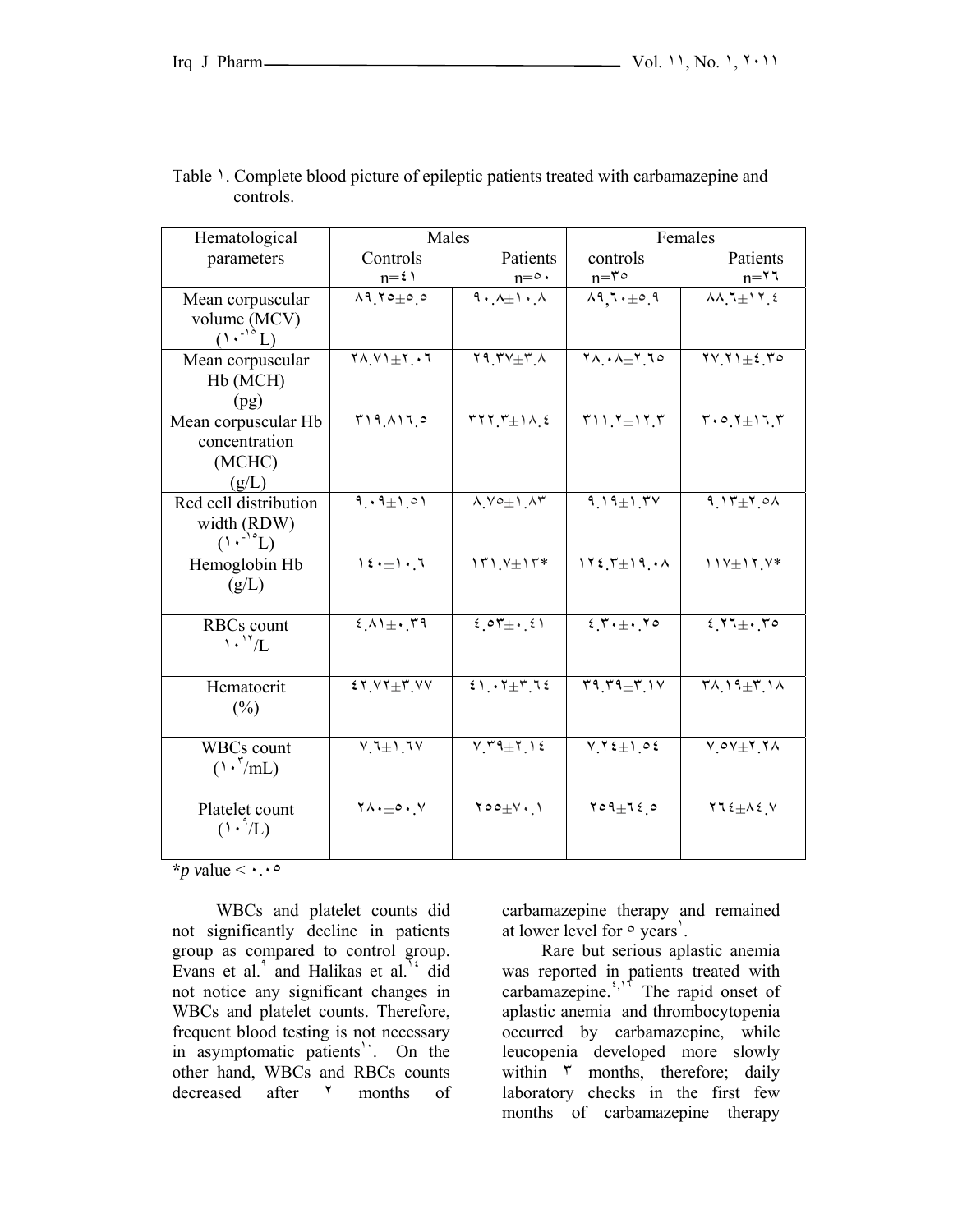would be necessary to monitor these serious hematological reactions.<sup>1</sup> These serious hematological reactions were not observed in the studied patients, since the measurements were done for those patients with chronic use of carbamazepine.

 In conclusion, carbamazepine decreased HB but not the other full blood count. Chronic use of carbamazepine is relatively safe. Periodical examination of carbamazepine patients for full blood count is necessary.

### **Acknowledgments**

The study was supported by the Mosul College of Medicine, University of Mosul, Iraq.

### **References**

- ١. McNamara JO. Pharmacotherapy of epilepsies. In Brunton LL, Lazo JS, Parker KL eds. Goodman Gilman's The pharmacological basis of therapeutics,  $11^{th}$  edition. New York: McGraw-Hill, ٢٠٠٧:٥٠١-٥٢٦.
- ٢. Mauricio T, Jose C, Ross JB, Carlos Jr Z, et al. Blood dyscrasias with carbamazepine and valproate: A pharmacoloepidemiological study of ٢,٢٢٨ patients at risk. Am J Psychiatry ١٩٩٥;١٥٢:٤١٣–٨.
- ٣. Harden CL. Therapeutic safety monitoring: What to look for and when to look for it. Epilepsia  $\mathbf{Y} \cdot \cdot \cdot$ ;  $\mathbf{Y}$  (supp  $\wedge$ ):  $\mathbf{S} \mathbf{Y} \sim \mathbf{S} \mathbf{Z}$ .
- ٤. Ishikita T, Ishiguro A, Fujisawa K, Tsukimoto I, et al. Carbamazepineinduced thrombocytopenia defined by a challenge test. Am J Hematol ١٩٩٩;٦٢:٥٢–٥.
- ٥. Tutor-Crespo MJ, Hermida J, Tutor JC. Relation of blood platelet count during carbamazepine and oxacarbazepine treatment with daily dose and serum concentrations of carbamazepine, carbamazepine-١٠,١١-epoxide, and

١٠-hydroxycarbazepine. Biomed Pap Med Fac Univ Palacky Olommouc Czech Repub ٢٠٠٧; ١٥١:٩١–٤.

- ٦. Pellock JM. Carbamazepine side effects in children and adults. Epilepsia ١٩٨٧;٢٨:S٦٤–٧٠.
- ٧. Betticher DC, Wolfisberg HP, Krapf R. Aplastic anemia in carbamazepine therapy. Schweiz Med wochenschr ١٩٩١;١٢١:٥٨٣-٨.
- ٨. Oyesanmi O, Kunkel EJS, Monti DA, Field HL. Hematologic side effects of psychotropics. Psychosomatics ١٩٩٩;٤٠:٤١٤–٢١.
- ٩. Evans OB, Gay H, Swisher A, Parks B. Hematologic monitoring in children with epilepsy treated with carbamazepine. J child neurol ١٩٨٩;٤:٢٨٦–٩٠.
- ١٠. Hemingway C, Leary M, Riordan G, Walker K. The effect of carbamazepine and sodium valproate on the blood and serum values of children from a thirdworld environment. J child neurol ١٩٩٩;١٤:٧٥١- ٣.
- ١١. Shah A, Jamil AA, Gupta VP,Kabitaj MM, et al. Antiepileptic drugs and anemia: A prospective study in epileptic children. JST  $Y \cdot Y$ : ٣:٢٧-٣٤.
- ١٢. Tagawa T, Sumi K, Uno R, Itagaki Y, et al. Pure red cell aplasia during carbamazepine monotherapy .Brain Dev ١٩٩٧;١٩:٣٠٠– ٢.
- ١٣. Shah QA , Jamil AA, Gupta VP, Kabiraj MM, et al. Anti-epileptic drugs(AEDs) and body electrolytes in childhood epilepsy: a prospective study. JST  $\mathbf{Y} \cdot \mathbf{Y} \cdot \mathbf{Y} =$ ٥٠.
- ١٤. Halikas JA, Nugent S, pearson VL, Crosby RD, et al. The effect of carbamazepine on white blood cell count in cocaine busers. Psychopharmacol bull ١٩٩٣;٢٩:٣٨٣–٨.